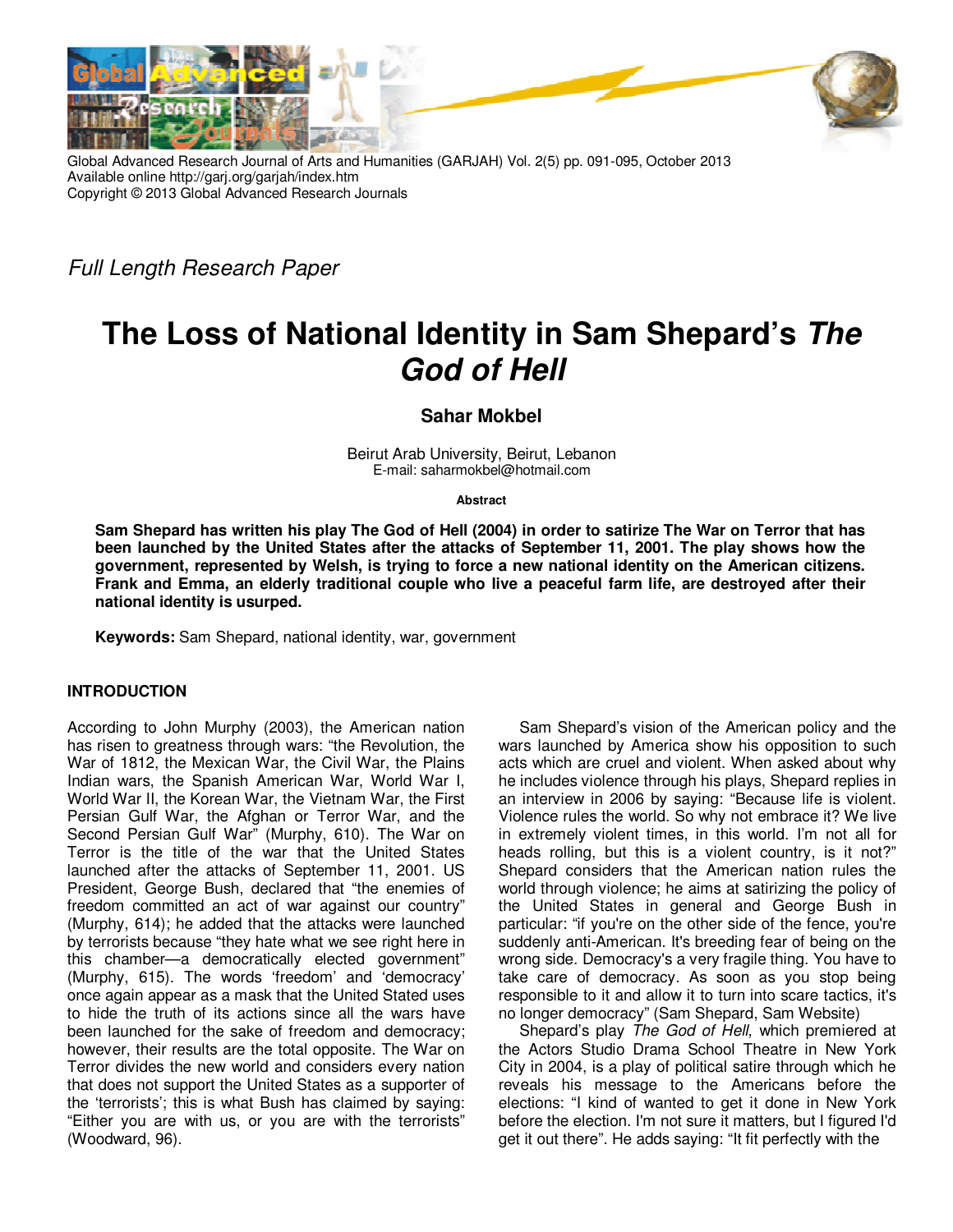Republican invasion. The whole storm that built up after 9-11" (Sam Shepard, Sam Website). The aim of this play is to show the illegal acts of the United States after President Bush launched The War on Terror.

The God of Hell presents an elderly couple, Frank and Emma, who live in a "very simple Midwestern farmhouse" at Wisconsin. The incidents of the play take place in the kitchen which is a common setting for many of Shepard's plays. Inside the kitchen are "appliances, cupboards, and sink-all dating from the fifties". Emma, wearing a blue terry-cloth bathrobe and slippers, appears watering her plants. The same plants appear at the beginning of True West, but turn to be dead at the end. In The God of Hell, too, Shepard includes the green plants at the beginning of the play to show the presence of life; however, by the end of the play, the plants die revealing the death of the values in the American nation. Frank has just returned from the field; 'his life is his heifers' says his wife. Frank's connection with his land and the simple and peaceful life he lives with his wife is that of the traditional cowboy; this type of life is rarely found in contemporary America.

Mystery is a common feature in Shepard's plays through which the truth is hidden. The play starts with Frankie and Emma debating about their visitor Haynes who seems to be mysterious:

Frank: He's not a scientist. What made you think that? Emma: I thought you said he was a scientist. Frank: Nope. Emma: Well, what is he then?

Frank: I'm not sure. I mean, I'm not sure about his official title.

Emma: Official? So, he's working for the government or something? (God of Hell, 6)

Haynes is an old friend of Frank's, but they have not seen each other for a long time. Whether Haynes is a scientist doing a research or working for the government is not clear, something which makes Emma think that he is "Running away from something, maybe?"(God of Hell, 6). Shepard tries to create a mysterious atmosphere at the beginning of his play for behind this mystery lies the truth of the American nation.

While Emma is alone cooking bacon in the kitchen, the sound of a stranger named Welsh is heard; he appears with a "dark suit with American flag pin in his lapel, short cropped hair, crisp white shirt, red tie" (God of Hell, 6). Welsh is the symbol of the American government; he tries to force Emma to buy Americanmade cookies. In his review, Ben Brantley (2004) suggests that the "American ideal has shrunk into a more material form: a small, rectangular cookie frosted in stars and stripes of red, white and blue." The American cookie resembles the American nation that has been transformed through advertisement into a sort of commodity; it can be sold and consumed. Shepard wants

to ridicule this new form of patriotism which the American government is trying to force on the American citizens:

"We're being sold a brand-new idea of patriotism. It never occurred to me that patriotism had to be advertised. Patriotism is something you deeply felt. You didn't have to wear it on your lapel or show it in your window or on a bumper sticker. That kind of patriotism doesn't appeal to me at all" (Shepard, Sam Website). Welsh, then, resembles an America that has built its patriotism through deceit, for not all what appears on advertisements is true; in the play, Welsh pretends that his flag is an indication of loyalty and pride: "You'd think there would be a flag up or something to that effect. Some sign. Some indication of loyalty and pride", but Shepard wants to mock the American flag that is used to hide the sins of his nation.

Welsh informs Emma that he is traveling "from west to east" (God of Hell, 9) to sell American cookies; his journey represents the American invasion of Iraq and Afghanistan. Shepard wants to mock these invasions which are launched in the name of spreading peace and democracy into these countries while facts, such as the incidents of Abu Graib, show the irony embedded in these invasions.

Welsh's journey to Wisconsin can also be considered as a portrait "of an old-time America invaded by a cruel new America" (Brantley, review). Emma tries to uncover the mystery of Welsh's mission in this rural area where foreigners rarely pass by:

Emma: What exactly do you want? What are you doing here?

Welsh: We're on a kind of a survey of sorts.

Emma: Who's "we"?

Welsh: Well, I'm not really allowed to reveal my affiliations exactly. Let's just say we're on a kind of a talent search for solid citizens who own their own land outright. Are you sure you're not interested in a cookie? (God of Hell, 10)

Welsh uses the pronoun 'we', for he speaks in the name of his government that is searching for citizens who live the old traditional American life. Emma states that she and her husband are 'dairy people' who carry out "simple traditional farm chores" (God of Hell, 10). Welsh is trying to attack the house of those traditional citizens; as if Shepard wants to show that the new American nation wants to control all types of citizens through forcing them to follow the government whether convinced by its acts or not. Indeed, the new American nation wants to force a new American identity on all the citizens.

Welsh disturbs Emma by his questions about her house; he asks about the number of the rooms. He is searching for Haynes who is hiding in the basement. As Welsh leaves, Emma informs her husband and Haynes about Welsh and his terrifying questions; however, Frank is sure that there is nothing to fear from in their country: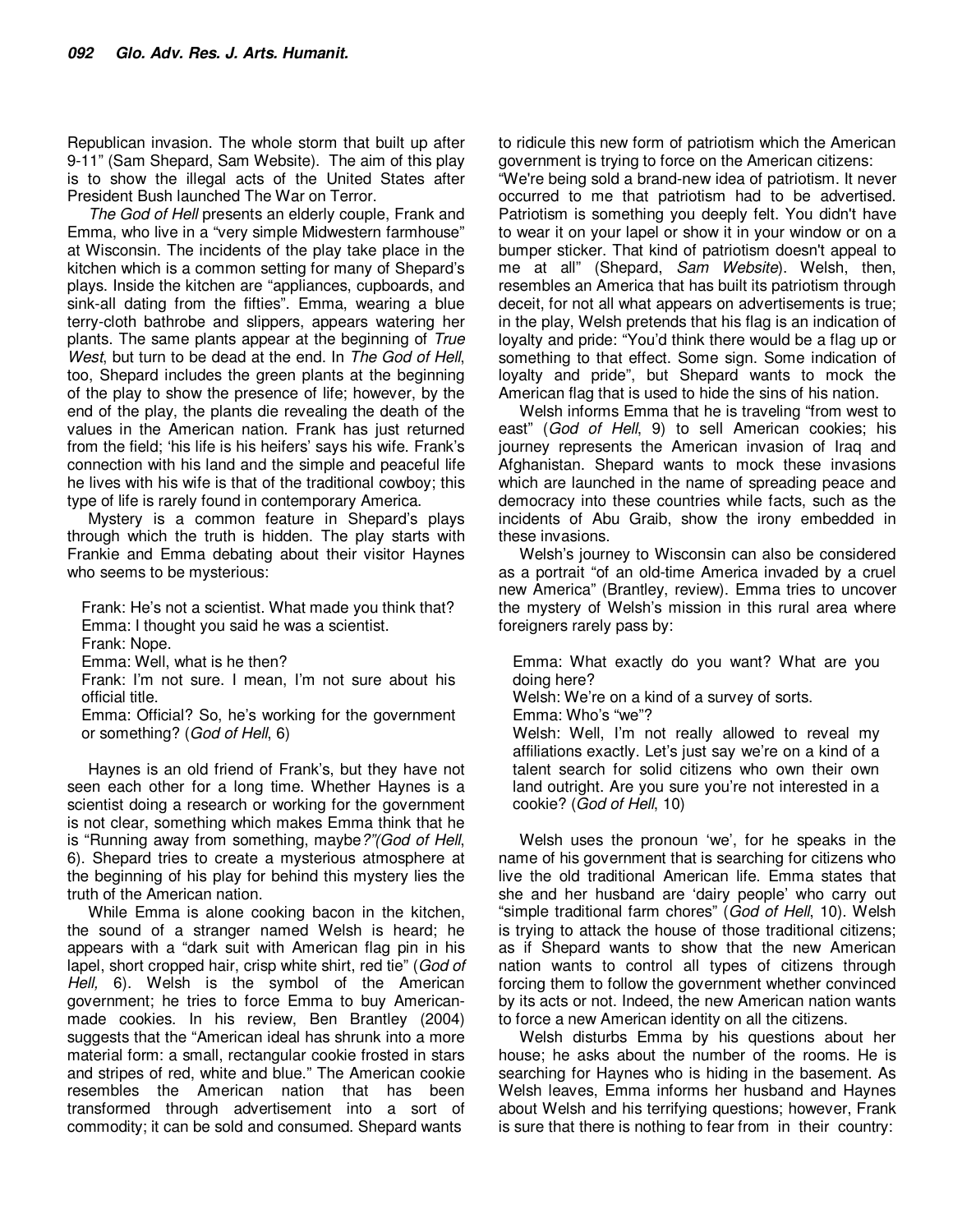Frank: We lead a very peaceful life here. We're in the country. We're dairy farmers. Haynes: I'm sorry. I just can't take any chances. Maybe after this thing blows over-Frank: What thing? Haynes: This whole- crisis.

Frank: Are we talking about a world situation or something personal, Graig? (God of Hell, 19)

While Frank is still convinced of the peaceful life he lives, Haynes seems aware of the consequences that will follow Welsh's visit. Haynes himself is infected, for when his hand touches Emma, a blue flash of light emanates causing Emma to be further terrified. Haynes' situation is that of his country since the new American nation is contaminated. In Shepard's opinion, the new American nation is paying money for destruction rather than peace through the search for plutonium and other radioactive elements which lead to mutation and total destruction. Shepard calls plutonium "The God of Hell" because it will be the main cause of destruction not only of America but also the whole world. Haynes' mutation, then, comes from being infected by plutonium:

Haynes: Do you know what plutonium is named after?

Frank: No-What?

Haynes: Pluto-the god of hell.

Frank: Oh- I thought he was a cartoon.

Haynes: It is the most carcinogenic substance known to man. It causes mutations in the genes of the reproductive cells…Major mutations.

Frank: That would probably affect my heifers then, wouldn't it? (God of Hell, 20)

Plutonium is the symbol of the destruction and the violence unleashed by the United States which will turn upon itself and destroy its own. Not only Frank's heifers will be affected but also everything around him; in this way, the old American identity represented by Frank will disappear.

The second scene in the play starts with Emma watering her plants once again in the presence of Haynes. The plants, to Emma, are her life, for she has nothing else to do: "If I didn't water like this, I wouldn't know what to do with myself. There would be a horrible gap. I might fall in" (God of Hell, 20). When Haynes asks about Frank, she informs him that he is, as usual, with his heifers. Haynes is aware that his presence with this family will bring to them troubles "I never should have come here", but Emma assures him that in Wisconsin "nothing ever happens". (God of Hell, 22) Emma herself is a native who has been "born and raised in the same house, still living in the same place. Same spot" (God of Hell, 23). Wisconsin, then, is a peaceful place; however, the government is trying to destroy it by preventing its people from living their traditional life:

Haynes: Don't you have some neighbors? Emma: They never come out. It's too cold. Haynes: How 'bout summer? Emma: Summer they stay in the air conditioning. Haynes: Don't they farm too? Emma: Nobody farms anymore. Government pays them not to. We're the only one's left. Haynes: How come you and Frank do it? Emma: Frank loves his heifers. (God of Hell, 25)

The American identity has transformed into a new one; traditional people, such as Frank and his wife, are rare because the government is forcing a new American identity on its citizens. Emma and Frank, then, belong to a dying species that the government is trying to get rid of.

Welsh's mission is to brainwash 'solid citizens' such as Emma and Frank; he, once again, attacks the couple's house forcing Emma to declare the presence of Haynes. Welsh informs Haynes that his presence with the couple will threaten their lives: "You're contaminated. You're a carrier…You've already endangered the lives of your friends here" (God of Hell, 30), but Haynes refuses to go back since "the whole state's going to explode". Haynes' mutation is caused by his government; this shows that America has destroyed itself by the terror it uses against other countries. Welsh is the mean of destruction while Haynes is the victim; therefore, Welsh wants to force his ideas on Frank and Emma because they do not belong to contemporary America:

Welsh: The future. Haynes! The bright, golden American future. You can just imagine what an enormous leap that is for a simple country people like this- so out of touch. Living completely in the long ago. Stuck in some quaint pioneer morality. Haynes: They were just doing me a favor by letting me stay here. They're completely innocent! Welsh: We're not interested in punishing them, Haynes. On the contrary, we're offering them a leg up. (God of Hell, 32)

Welsh speaks of the golden American future which is based on the American dream; Shepard is trying mock this dream which has died with the vanishing of the old American life. In addition, Shepard harshly satirizes the new American policy which pretends to be peaceful and democratic; Welsh pretends to be a messenger of peace who wants to transform the lives of simple people into a completely different one. He wants to usurp their identity through mocking their values and traditions: "Some things do manage to penetrate all the false heroics, all the flimsy ideology. We're suddenly stung by our duty to a higher purpose. Our natural loyalties fall in line and we're amazed how simple it is to honor our one true heritage" (God of Hell, 33). The traditional American values, as well as the traditional American identity, have become flimsy and incapable of surviving in a world where power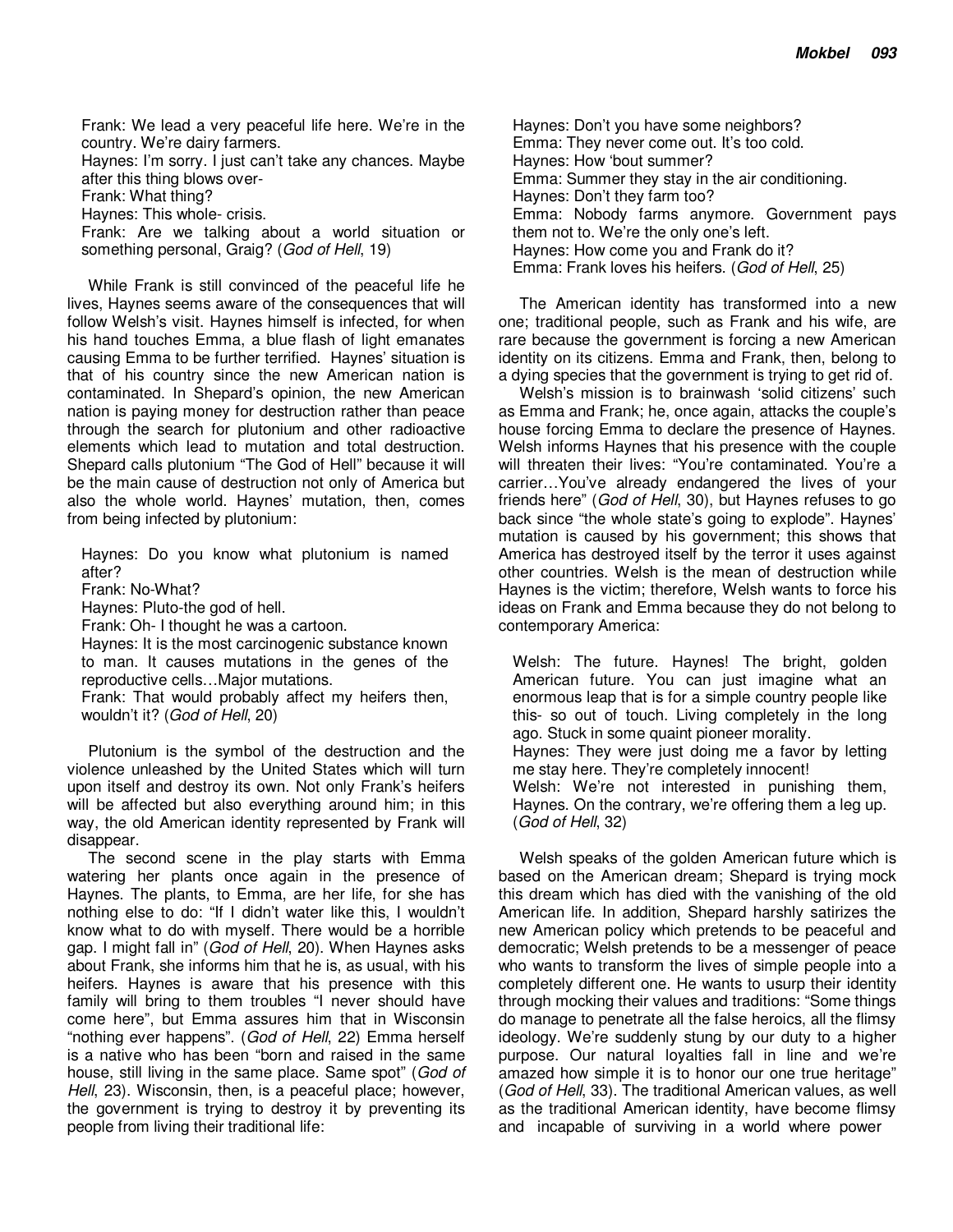dominates and rules everything: "I'll do everything in my power…Everything humanly possible" says Welsh. Shepard wants to ridicule the American power through which torture and cruelty dominate while, at the same time, America pretends to be acting humanely.

The third scene of the play presents how the quiet life of Frank and Emma comes to explode, for they have lost their true American identity and are forced to accept a new one. Frank enters the house as a totally different character, dressed "in suit and tie exactly like Welsh's and carrying an attaché case exactly like Welsh's" (God of Hell, 34); not only his outer appearance has changed but also his behavior:

Emma: What's happened to you? What's the matter? Frank: I've sold the heifers. Emma: What? Frank: I've sold the heifers. Money's in here. Emma: Why'd you do that, Frank? Those were your replacement heifers. Frank: Got a good price. Emma: What're you doing in that ridiculous suit? Frank: Mr. Welsh gave it to me. (God of Hell, 34)

Welsh, then, was able to transform Frank from a traditional cowboy wearing boots and working on the ranch into a new American man with a suit and a tie; by selling his heifers, Frank had accepted to change his national identity . Emma, who knew from the beginning that Welsh was going to threaten their peaceful life, rejected such changes and warned her husband not only from Welsh but also from the whole government:

Emma: This guy is taking over our house! He's taking over our whole life! Stringing up flags! Forcing cookies on me! Who is this guy? We don't know him from Adam! Frank: He's from the government, Emma. Emma: What government? Frank: Our government. Emma: I don't know what our government is anymore. Do you? What does that mean "our government"? (God of Hell, 35) Emma wants to resist the power of Welsh for she does

not want to embrace the new national identity that is forced by the government. Welsh's secret military activities are mysterious, but Emma uncovers the mystery when she states that he is going to take everything out of them; their whole life. The government itself has become mysterious, thus Shepard, through Emma's words, states that the meaning of "government" is not clear anymore.

Innocent people, such as Frank, are misguided by the new American identity, for Welsh is able to convince him that the government is more knowledgeable than they are.

Frank: That means he knows more than us. He's smarter than us. He knows the big picture, Emma. He's got a plan. Emma: What big picture is that?

Frank: The Enemy. He knows who the Enemy is. (God of Hell, 35)

Shepard is launching a fierce attack on Bush's War on Terror through which the government is trying to convince people that they are fighting the enemy. Shepard mocks the presence of an enemy and considers this war as a reason for the destruction of the American nation itself. This becomes clear when Welsh, in the name of democracy, starts to torture Haynes:

Emma: You're not torturing him, are you? What are you doing?

Welsh: Torturing? Torturing! We're not in a Third World nation here, Emma. This isn't some dark corner of the Congo. Frank, haven't you told her about our new platform? Our design for the new century? (God of Hell, 38)

Haynes is tortured by electric shocks; his state resembles that of the prisoners in Abu Graib in Iraq. Advertisements play a crucial role in presenting America as an ideal nation that is superior to the countries of the Third World; Shepard wants to show the truth of the new American identity that denies the terror it launches upon others. Emma cannot believe any of Welsh's words and considers his acts as inhuman: "This is absolute torture! I don't care what country we're in." (God of Hell, 39) The peaceful life that she and her husband used to live vanished and became a dream that would never be attained again. Frank reveals that he has lost the old times "It's times like this you remember the world was perfect once. Absolutely perfect" (God of Hell, 39); moreover, he has lost the most important thing in his life, his heifers:

Frank: You told me my heifers were going to be glorified. Heroic!

Welsh: You've got to drop all that for now, Frank. Leave the simple past behind. (God of Hell, 41)

Frank's heifers are a part of his identity, and losing them means losing his relation with his land. In the past, Frank's life was rich with happiness, but Welsh transformed it into a horrible one through depriving him of his true American identity.

The play ends with Welsh threatening Frank who has become contaminated same as Haynes; blue flashes emanate not only from Frank and Haynes but even from Emma's plants revealing that everything in Wisconsin has been transformed. Welsh forces Frank to leave his country: "You're going to like Rocky Buttes, Frank. Whole different landscape. Wide open. Just like the Wild Wild